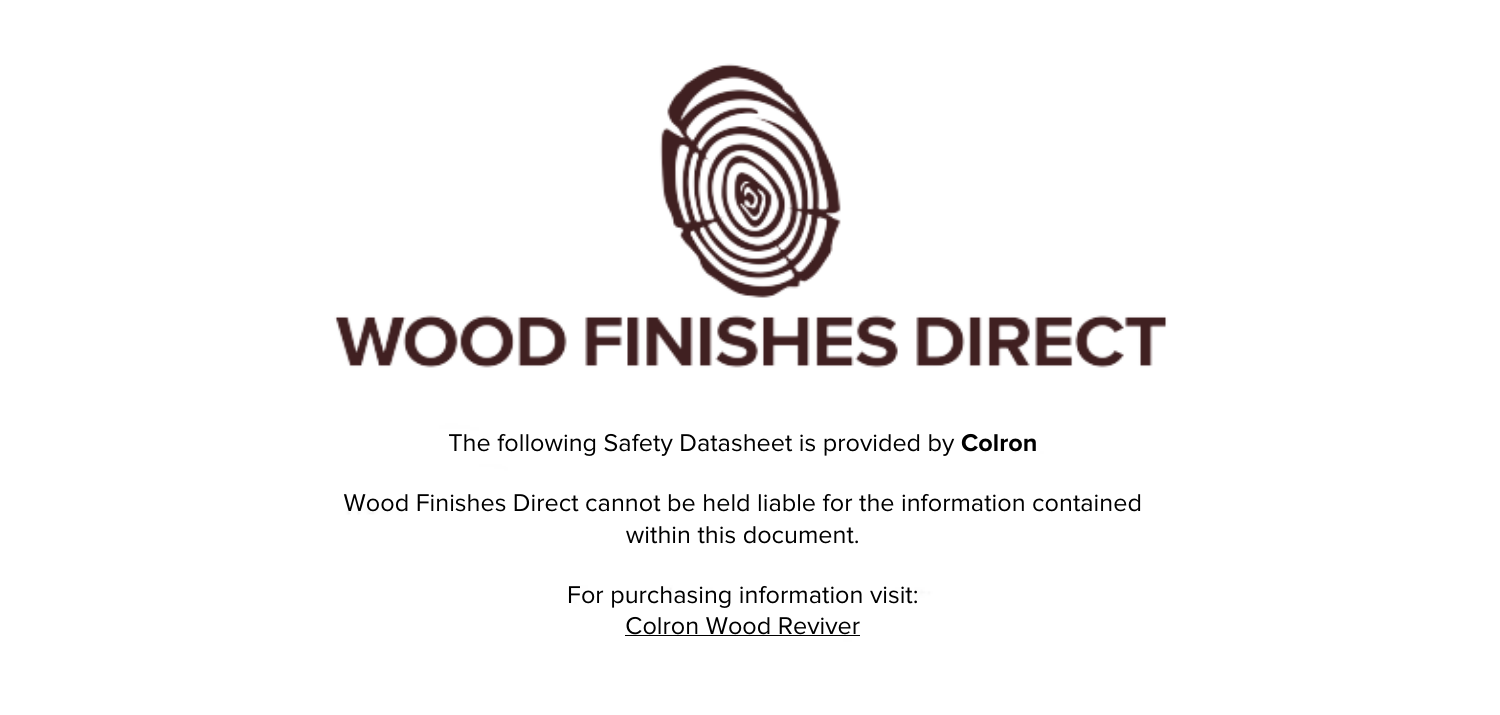# **SAFETY DATA SHEET**

| SECTION 1: Identification of the substance/mixture and of the company/undertaking                            |                                    |                                                                                                                     |
|--------------------------------------------------------------------------------------------------------------|------------------------------------|---------------------------------------------------------------------------------------------------------------------|
| 1.1 Product identifier<br><b>Product name</b>                                                                | : COLRON WOOD REVIVER              |                                                                                                                     |
| <b>Product code</b>                                                                                          | : RON024263-01                     |                                                                                                                     |
|                                                                                                              |                                    | 1.2 Relevant identified uses of the substance or mixture and uses advised against                                   |
| <b>Material uses</b>                                                                                         | : Paint or paint related material. |                                                                                                                     |
| 1.3 Details of the supplier of the safety data<br>sheet                                                      |                                    | <b>National contact</b>                                                                                             |
| Sherwin Williams Diversified Brands Limited<br><b>Thorncliffe Park</b><br>Chapeltown<br>Sheffield<br>S35 2YP |                                    | <b>Sherwin Williams Diversified Brands Limited</b><br><b>Thorncliffe Park</b><br>Chapeltown<br>Sheffield<br>S35 2YP |
| e-mail address of person<br>responsible for this SDS                                                         | : sds@ronseal.co.uk                |                                                                                                                     |
| 1.4 Emergency telephone number                                                                               |                                    |                                                                                                                     |
| <b>National advisory body/Poison Centre</b>                                                                  |                                    |                                                                                                                     |
| <b>Telephone number</b>                                                                                      |                                    | : 111 (general public) and 0344 892 111 (Medical professional (NHS) only)                                           |
| <b>Supplier</b>                                                                                              |                                    |                                                                                                                     |
| <b>Telephone number</b>                                                                                      |                                    | $: +44(0)1142467171(08:30 - 17:00)$                                                                                 |

# **SECTION 2: Hazards identification**

*2.1 Classification of the substance or mixture*

*Product definition* **:** Mixture

# **Classification according to Regulation (EC) No. 1272/2008 [CLP/GHS]**

See Section 11 for more detailed information on health effects and symptoms. See Section 16 for the full text of the H statements declared above. Flam. Liq. 3, H226 STOT SE 3, H335 STOT SE 3, H336 STOT RE 2, H373 Asp. Tox. 1, H304 Aquatic Chronic 2, H411 The product is classified as hazardous according to Regulation (EC) 1272/2008 as amended.

# *2.2 Label elements*

*Hazard pictograms* **:**



*Signal word* **:** Danger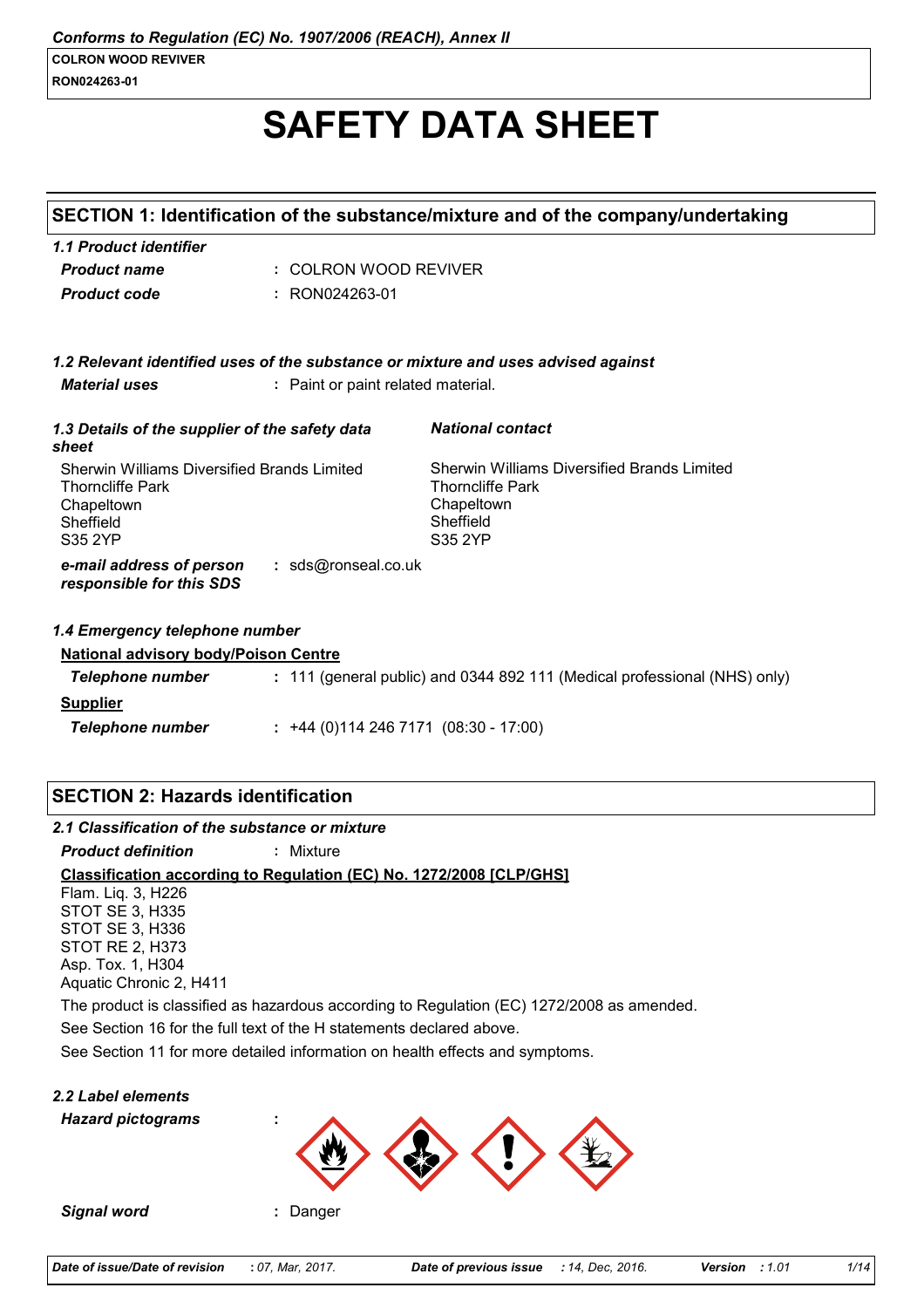| RON024263-01 |  |
|--------------|--|
|--------------|--|

# **SECTION 2: Hazards identification**

| <b>Hazard statements</b>                                                                                                                                 | : Flammable liquid and vapour.<br>May be fatal if swallowed and enters airways.<br>May cause respiratory irritation.<br>May cause drowsiness or dizziness.<br>May cause damage to organs through prolonged or repeated exposure.<br>Toxic to aquatic life with long lasting effects. |
|----------------------------------------------------------------------------------------------------------------------------------------------------------|--------------------------------------------------------------------------------------------------------------------------------------------------------------------------------------------------------------------------------------------------------------------------------------|
| <b>Precautionary statements</b>                                                                                                                          |                                                                                                                                                                                                                                                                                      |
| <b>General</b>                                                                                                                                           | : Keep out of reach of children. If medical advice is needed, have product container<br>or label at hand.                                                                                                                                                                            |
| <b>Prevention</b>                                                                                                                                        | : Wear protective gloves and eye or face protection. Keep away from heat, hot<br>surfaces, sparks, open flames and other ignition sources. No smoking. Avoid<br>release to the environment. Do not breathe vapour.                                                                   |
| <b>Response</b>                                                                                                                                          | IF SWALLOWED: Immediately call a POISON CENTER or physician. Do NOT<br>induce vomiting.                                                                                                                                                                                              |
| <b>Storage</b>                                                                                                                                           |                                                                                                                                                                                                                                                                                      |
| <b>Disposal</b>                                                                                                                                          | Dispose of contents and container in accordance with all local, regional, national<br>and international regulations.                                                                                                                                                                 |
| <b>Hazardous ingredients</b>                                                                                                                             | : HYDROCARBONS, C9, aromatics<br>Hydrocarbons, C9-C12, n-alkanes, isoalkanes, cyclics, aromatics (2-25%)                                                                                                                                                                             |
| <b>Supplemental label</b><br>elements                                                                                                                    | : Contains cobalt bis(2-ethylhexanoate). May produce an allergic reaction. Repeated<br>exposure may cause skin dryness or cracking.                                                                                                                                                  |
| <b>Annex XVII - Restrictions</b><br>on the manufacture,<br>placing on the market and<br>use of certain dangerous<br>substances, mixtures and<br>articles | : Not applicable.                                                                                                                                                                                                                                                                    |
| <b>Special packaging requirements</b>                                                                                                                    |                                                                                                                                                                                                                                                                                      |
| <b>Containers to be fitted</b><br>with child-resistant<br>fastenings                                                                                     | : Yes, applicable.                                                                                                                                                                                                                                                                   |
| <b>Tactile warning of danger : Yes, applicable.</b>                                                                                                      |                                                                                                                                                                                                                                                                                      |
|                                                                                                                                                          |                                                                                                                                                                                                                                                                                      |

#### **2.3 Other hazards**

*Other hazards which do not result in classification* **:** None known.

# **SECTION 3: Composition/information on ingredients**

| 3.2 Mixture                                                                      |                                                                                           |                        |                                                                                                                                           |             |  |
|----------------------------------------------------------------------------------|-------------------------------------------------------------------------------------------|------------------------|-------------------------------------------------------------------------------------------------------------------------------------------|-------------|--|
| <b>Product/ingredient</b><br>name                                                | <b>Identifiers</b>                                                                        | %                      | <b>Regulation (EC) No. 1272/2008 [CLP]</b>                                                                                                | <b>Type</b> |  |
| HYDROCARBONS,<br>C9, aromatics                                                   | REACH #:<br>01-2119455851-35<br>$EC: 265-199-0$<br>CAS: 64742-95-6<br>Index: 649-356-00-4 | ≥50 - ≤75              | Flam. Liq. 3, H226<br>STOT SE 3, H335<br>STOT SE 3, H336<br>Asp. Tox. 1, H304<br>Aquatic Chronic 2, H411<br>EUH066                        | $[1]$       |  |
| Hydrocarbons,<br>C9-C12, n-alkanes,<br>isoalkanes, cyclics,<br>aromatics (2-25%) | REACH #:<br>01-2119458049-33<br>CAS: 64742-88-7<br>$Index: 649-405-00-X$                  | < 10                   | Flam. Liq. 3, H226<br>STOT SE 3, H336<br>STOT RE 1, H372 (central nervous system<br>(CNS)<br>Asp. Tox. 1, H304<br>Aquatic Chronic 2, H411 | $[1]$       |  |
| Cobalt                                                                           | REACH#:                                                                                   | ≤0.3                   | Acute Tox. 4, H302                                                                                                                        | [1] [2]     |  |
| Date of issue/Date of revision                                                   | : 07, Mar, 2017.                                                                          | Date of previous issue | : 14, Dec. 2016.<br>:1.01<br><b>Version</b>                                                                                               | 2/14        |  |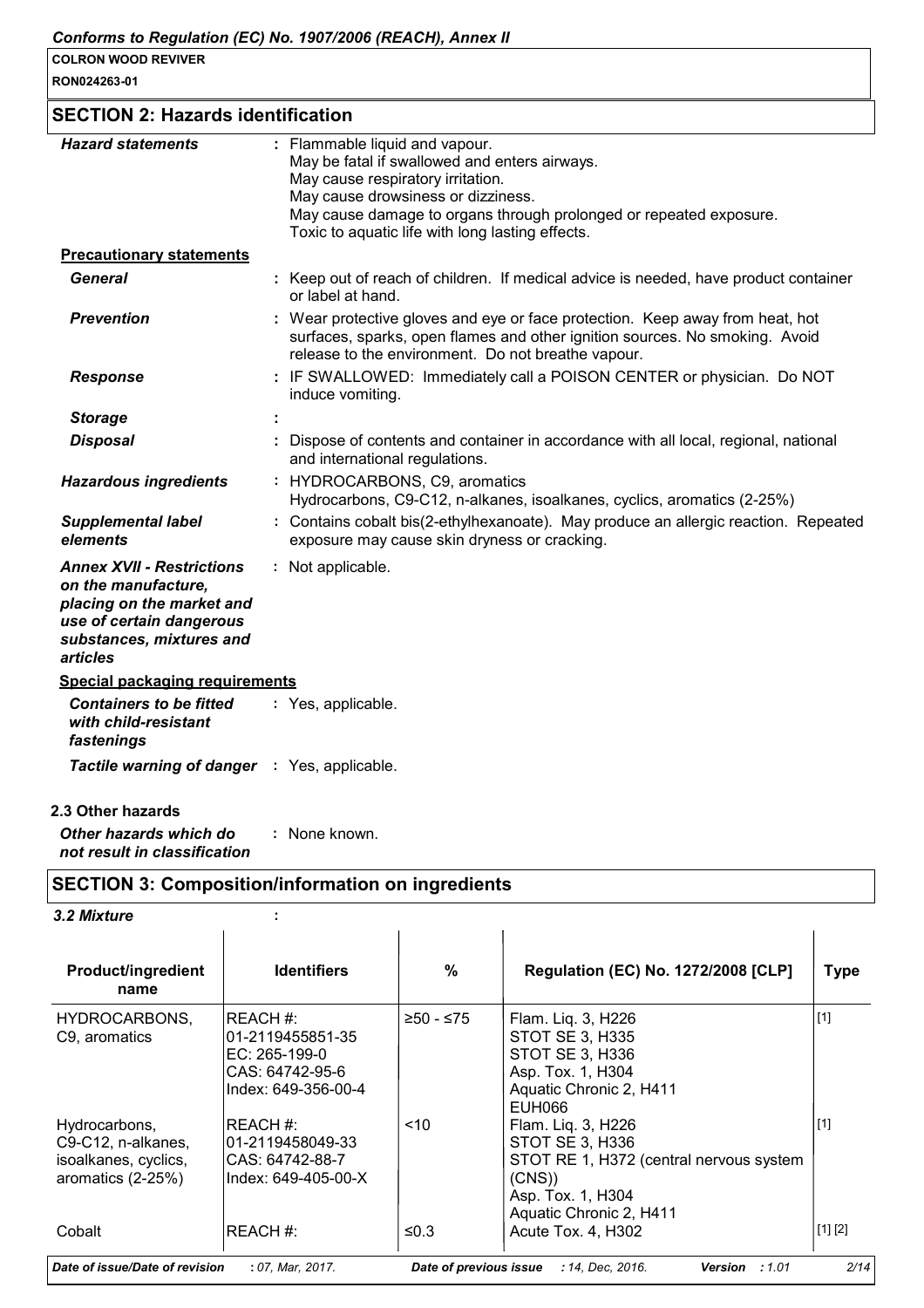#### **RON024263-01**

#### **SECTION 3: Composition/information on ingredients**

| 2-Ethylhexanoate<br>Zirconium<br>2-Ethylhexanoate | l01-2119524678-29<br>IEC: 205-250-6<br>ICAS: 136-52-7<br>IREACH #:<br>l01-2119979088-21 | ≤0.3 | Eye Irrit. 2, H319<br>Skin Sens. 1, H317<br>Repr. 2, H361f (Fertility)<br>Aquatic Acute 1, H400 (M=1)<br>Aquatic Chronic 1, H410 (M=1)<br>Repr. 2, H361d (Unborn child) | [1] [2] |
|---------------------------------------------------|-----------------------------------------------------------------------------------------|------|-------------------------------------------------------------------------------------------------------------------------------------------------------------------------|---------|
|                                                   | IEC: 245-018-1<br>ICAS: 22464-99-9                                                      |      |                                                                                                                                                                         |         |
|                                                   |                                                                                         |      | See Section 16 for the full text of the H<br>statements declared above.                                                                                                 |         |

There are no additional ingredients present which, within the current knowledge of the supplier and in the concentrations applicable, are classified as hazardous to health or the environment, are PBTs or vPvBs or have been assigned a workplace exposure limit and hence require reporting in this section.

Type

[1] Substance classified with a health or environmental hazard

- [2] Substance with a workplace exposure limit
- [3] Substance meets the criteria for PBT according to Regulation (EC) No. 1907/2006, Annex XIII
- [4] Substance meets the criteria for vPvB according to Regulation (EC) No. 1907/2006, Annex XIII

[5] Substance of equivalent concern

Occupational exposure limits, if available, are listed in Section 8.

## **SECTION 4: First aid measures**

#### *4.1 Description of first aid measures*

| General                           | : In all cases of doubt, or when symptoms persist, seek medical attention. Never give<br>anything by mouth to an unconscious person. If unconscious, place in recovery<br>position and seek medical advice.                                                                                                             |
|-----------------------------------|-------------------------------------------------------------------------------------------------------------------------------------------------------------------------------------------------------------------------------------------------------------------------------------------------------------------------|
| Eye contact                       | : Remove contact lenses, irrigate copiously with clean, fresh water, holding the<br>eyelids apart for at least 10 minutes and seek immediate medical advice.                                                                                                                                                            |
| <i><b>Inhalation</b></i>          | : Remove to fresh air. Keep person warm and at rest. If not breathing, if breathing is<br>irregular or if respiratory arrest occurs, provide artificial respiration or oxygen by<br>trained personnel.                                                                                                                  |
| <b>Skin contact</b>               | : Remove contaminated clothing and shoes. Wash skin thoroughly with soap and<br>water or use recognised skin cleanser. Do NOT use solvents or thinners.                                                                                                                                                                 |
| Ingestion                         | : If swallowed, seek medical advice immediately and show the container or label.<br>Keep person warm and at rest. Do NOT induce vomiting.                                                                                                                                                                               |
| <b>Protection of first-aiders</b> | : No action shall be taken involving any personal risk or without suitable training. If it<br>is suspected that fumes are still present, the rescuer should wear an appropriate<br>mask or self-contained breathing apparatus. It may be dangerous to the person<br>providing aid to give mouth-to-mouth resuscitation. |

#### *4.2 Most important symptoms and effects, both acute and delayed*

There are no data available on the mixture itself. The mixture has been assessed following the conventional method of the CLP Regulation (EC) No 1272/2008 and is classified for toxicological properties accordingly. See Sections 2 and 3 for details.

Exposure to component solvent vapour concentrations in excess of the stated occupational exposure limit may result in adverse health effects such as mucous membrane and respiratory system irritation and adverse effects on the kidneys, liver and central nervous system. Symptoms and signs include headache, dizziness, fatigue, muscular weakness, drowsiness and, in extreme cases, loss of consciousness.

Solvents may cause some of the above effects by absorption through the skin. Repeated or prolonged contact with the mixture may cause removal of natural fat from the skin, resulting in non-allergic contact dermatitis and absorption through the skin.

If splashed in the eyes, the liquid may cause irritation and reversible damage.

Ingestion may cause nausea, diarrhea and vomiting.

This takes into account, where known, delayed and immediate effects and also chronic effects of components from short-term and long-term exposure by oral, inhalation and dermal routes of exposure and eye contact.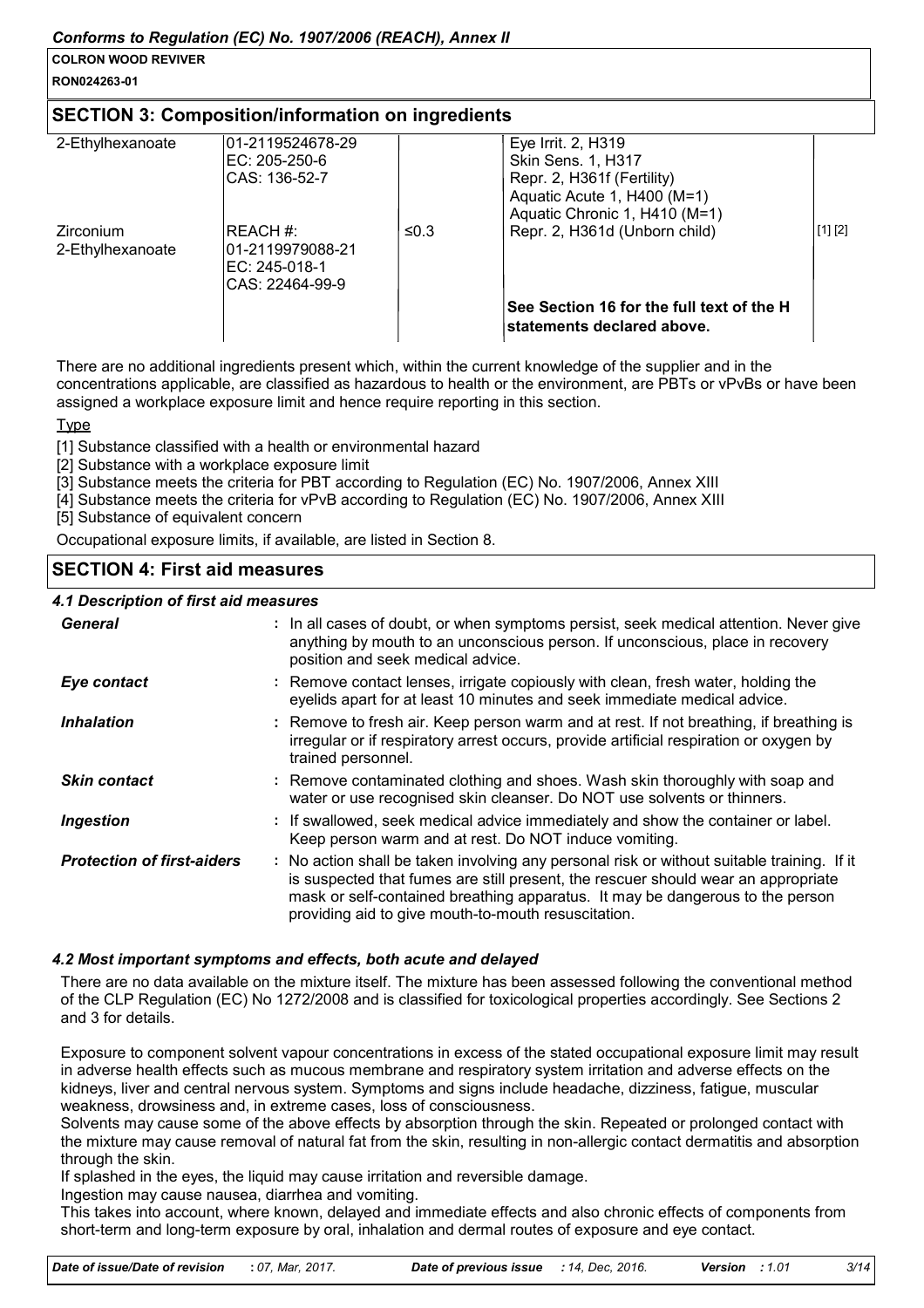#### *Conforms to Regulation (EC) No. 1907/2006 (REACH), Annex II*

#### **COLRON WOOD REVIVER**

**RON024263-01**

### **SECTION 4: First aid measures**

Contains cobalt bis(2-ethylhexanoate). May produce an allergic reaction.

#### *4.3 Indication of any immediate medical attention and special treatment needed*

| <b>Notes to physician</b>  | : Treat symptomatically. Contact poison treatment specialist immediately if large<br>quantities have been ingested or inhaled. |
|----------------------------|--------------------------------------------------------------------------------------------------------------------------------|
| <b>Specific treatments</b> | No specific treatment.                                                                                                         |

See toxicological information (Section 11)

| <b>SECTION 5: Firefighting measures</b>                           |  |                                                                                                                                                                                                                                                                                    |  |
|-------------------------------------------------------------------|--|------------------------------------------------------------------------------------------------------------------------------------------------------------------------------------------------------------------------------------------------------------------------------------|--|
| 5.1 Extinguishing media<br><b>Suitable extinguishing</b><br>media |  | : Recommended: alcohol-resistant foam, carbon dioxide, powders.                                                                                                                                                                                                                    |  |
| <b>Unsuitable extinguishing</b><br>media                          |  | : Do not use water jet.                                                                                                                                                                                                                                                            |  |
| 5.2 Special hazards arising from the substance or mixture         |  |                                                                                                                                                                                                                                                                                    |  |
| <b>Hazards from the</b><br>substance or mixture                   |  | : Fire will produce dense black smoke. Exposure to decomposition products may<br>cause a health hazard.                                                                                                                                                                            |  |
| <b>Hazardous combustion</b><br>products                           |  | : Decomposition products may include the following materials: carbon monoxide,<br>carbon dioxide, smoke, oxides of nitrogen.                                                                                                                                                       |  |
| 5.3 Advice for firefighters                                       |  |                                                                                                                                                                                                                                                                                    |  |
| <b>Special protective actions</b><br>for fire-fighters            |  | : Cool closed containers exposed to fire with water. Do not release runoff from fire to<br>drains or watercourses.                                                                                                                                                                 |  |
| <b>Special protective</b><br>equipment for fire-fighters          |  | : Fire-fighters should wear positive pressure self-contained breathing apparatus<br>(SCBA) and full turnout gear.                                                                                                                                                                  |  |
| <b>SECTION 6: Accidental release measures</b>                     |  |                                                                                                                                                                                                                                                                                    |  |
|                                                                   |  | 6.1 Personal precautions, protective equipment and emergency procedures                                                                                                                                                                                                            |  |
| For non-emergency<br>personnel                                    |  | : Exclude sources of ignition and ventilate the area. Avoid breathing vapour or mist.<br>Refer to protective measures listed in sections 7 and 8.                                                                                                                                  |  |
|                                                                   |  | Keep unnecessary and unprotected personnel from entering.                                                                                                                                                                                                                          |  |
| For emergency responders :                                        |  | If specialised clothing is required to deal with the spillage, take note of any<br>information in Section 8 on suitable and unsuitable materials. See also the                                                                                                                     |  |
|                                                                   |  | information in "For non-emergency personnel".                                                                                                                                                                                                                                      |  |
| <b>6.2 Environmental</b><br>precautions                           |  | : Do not allow to enter drains or watercourses. If the product contaminates lakes,<br>rivers, or sewers, inform the appropriate authorities in accordance with local<br>regulations.                                                                                               |  |
| 6.3 Methods and material<br>for containment and<br>cleaning up    |  | : Contain and collect spillage with non-combustible, absorbent material e.g. sand,<br>earth, vermiculite or diatomaceous earth and place in container for disposal<br>according to local regulations (see Section 13). Preferably clean with a detergent.<br>Avoid using solvents. |  |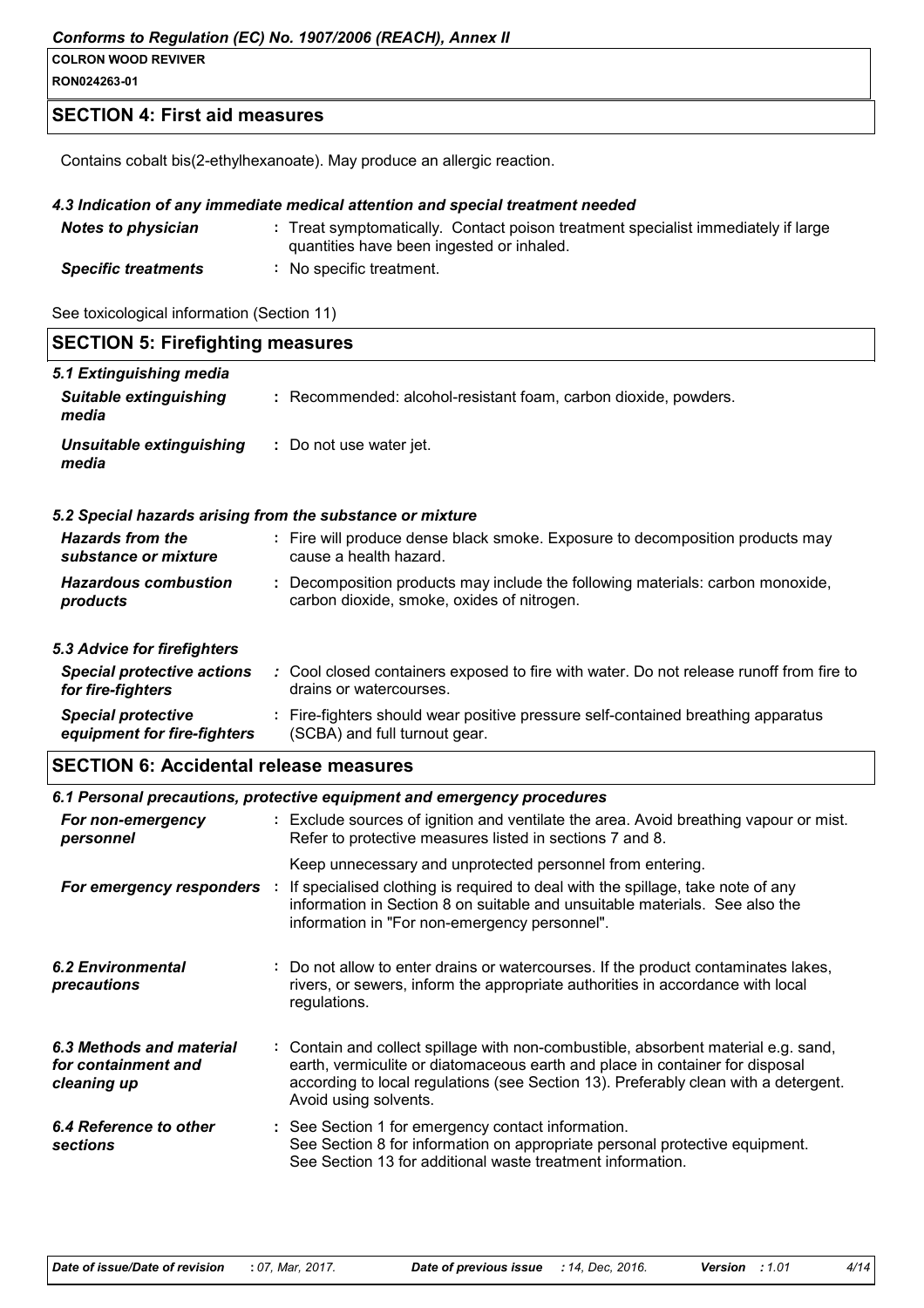**RON024263-01**

#### **SECTION 7: Handling and storage**

The information in this section contains generic advice and guidance. The list of Identified Uses in Section 1 should be consulted for any available use-specific information provided in the Exposure Scenario(s).

| <b>7.1 Precautions for safe</b><br>handling                            | : Prevent the creation of flammable or explosive concentrations of vapours in air and<br>avoid vapour concentrations higher than the occupational exposure limits.<br>In addition, the product should only be used in areas from which all naked lights and<br>other sources of ignition have been excluded. Electrical equipment should be<br>protected to the appropriate standard.<br>Mixture may charge electrostatically: always use earthing leads when transferring<br>from one container to another.<br>Operators should wear antistatic footwear and clothing and floors should be of the<br>conducting type.<br>Keep away from heat, sparks and flame. No sparking tools should be used.<br>Avoid contact with skin and eyes. Avoid the inhalation of dust, particulates, spray or<br>mist arising from the application of this mixture. Avoid inhalation of dust from<br>sanding.<br>Eating, drinking and smoking should be prohibited in areas where this material is<br>handled, stored and processed.<br>Put on appropriate personal protective equipment (see Section 8).<br>Never use pressure to empty. Container is not a pressure vessel.<br>Always keep in containers made from the same material as the original one.<br>Comply with the health and safety at work laws.<br>Do not allow to enter drains or watercourses.<br>Information on fire and explosion protection<br>Vapours are heavier than air and may spread along floors. Vapours may form<br>explosive mixtures with air. |
|------------------------------------------------------------------------|--------------------------------------------------------------------------------------------------------------------------------------------------------------------------------------------------------------------------------------------------------------------------------------------------------------------------------------------------------------------------------------------------------------------------------------------------------------------------------------------------------------------------------------------------------------------------------------------------------------------------------------------------------------------------------------------------------------------------------------------------------------------------------------------------------------------------------------------------------------------------------------------------------------------------------------------------------------------------------------------------------------------------------------------------------------------------------------------------------------------------------------------------------------------------------------------------------------------------------------------------------------------------------------------------------------------------------------------------------------------------------------------------------------------------------------------------------------------------------------------------------------|
| 7.2 Conditions for safe<br>storage, including any<br>incompatibilities | : Store in accordance with local regulations.<br>Notes on joint storage<br>Keep away from: oxidising agents, strong alkalis, strong acids.<br>Additional information on storage conditions<br>Observe label precautions. Store in a dry, cool and well-ventilated area. Keep away<br>from heat and direct sunlight. Keep away from sources of ignition. No smoking.<br>Prevent unauthorised access. Containers that have been opened must be carefully                                                                                                                                                                                                                                                                                                                                                                                                                                                                                                                                                                                                                                                                                                                                                                                                                                                                                                                                                                                                                                                       |

#### *Seveso Directive - Reporting thresholds (in tonnes)*

# *Danger criteria*

| <b>Category</b>                                                    | Notification and MAPP Safety report threshold<br>∣threshold |       |
|--------------------------------------------------------------------|-------------------------------------------------------------|-------|
| <b>P5c: Flammable liquids 2 and 3 not falling under P5a or P5b</b> | 5000                                                        | 50000 |
| E2: Hazardous to the aquatic environment - Chronic 2               | 200                                                         | 500   |
| $6:$ Flammable $(R10)$                                             | 5000                                                        | 50000 |
| 9ii: Toxic for the environment                                     | 200                                                         | 500   |

Contaminated absorbent material may pose the same hazard as the spilt product.

resealed and kept upright to prevent leakage.

#### *7.3 Specific end use(s)*

| <b>Recommendations</b>     | : Not available. |
|----------------------------|------------------|
| Industrial sector specific | : Not available. |
| solutions                  |                  |

Good housekeeping standards, regular safe removal of waste materials and regular maintenance of spray booth filters will minimise the risks of spontaneous combustion and other fire hazards.

#### *Before use of this material please refer to the Exposure Scenario(s) if attached for the specific end use, control measures and additional PPE considerations.*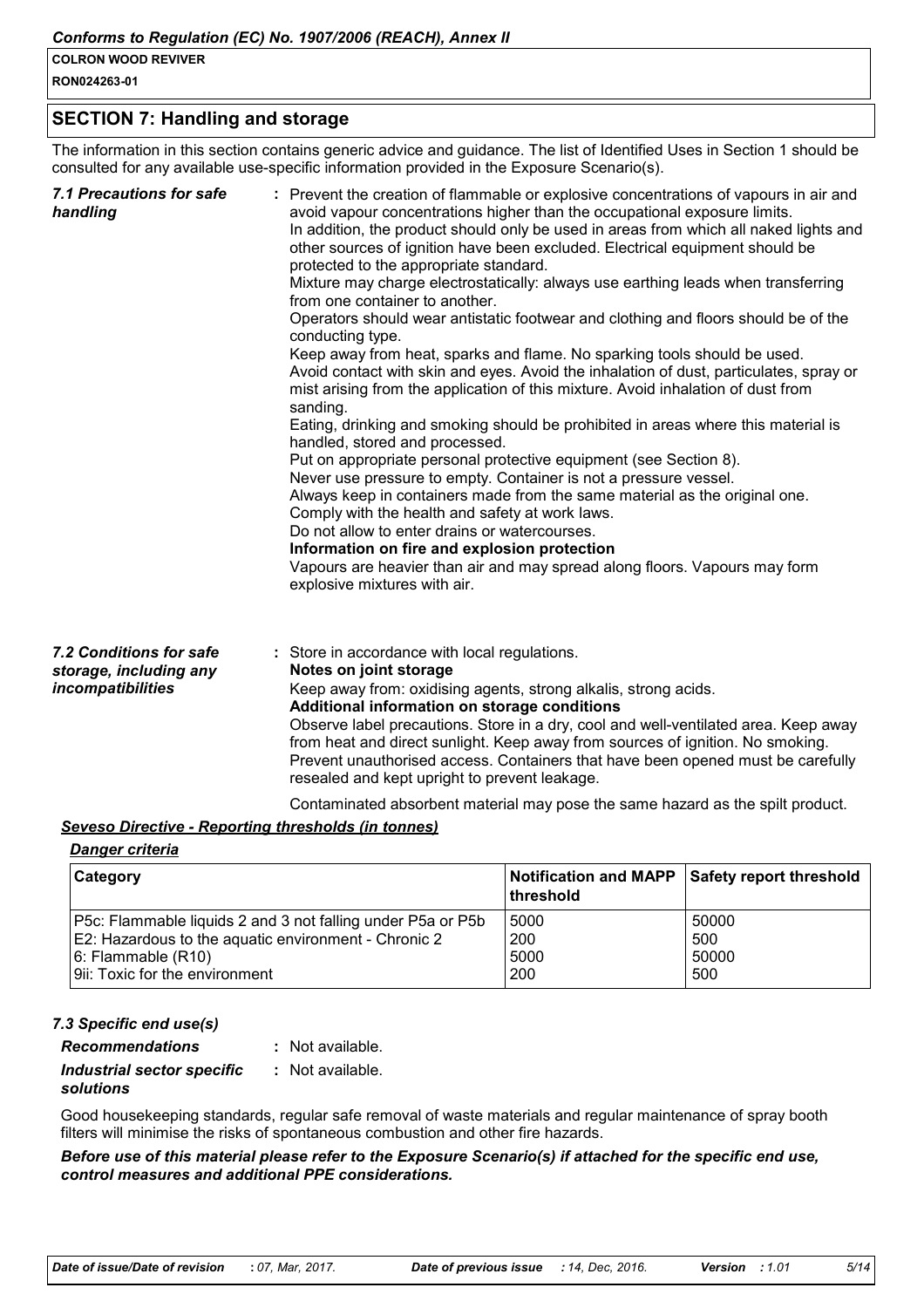#### **RON024263-01**

# **SECTION 8: Exposure controls/personal protection**

The information in this section contains generic advice and guidance. The list of Identified Uses in Section 1 should be consulted for any available use-specific information provided in the Exposure Scenario(s).

#### *8.1 Control parameters*

#### **Occupational exposure limits**

| Product/ingredient name                     |                                                                                                                                                                                                                                                                                                                                                                                                                                                                                                                                                                                                                                                                                                                                                                                                                                                                                                                                                                                                                     | <b>Exposure limit values</b>                                                                                                                                                                                       |
|---------------------------------------------|---------------------------------------------------------------------------------------------------------------------------------------------------------------------------------------------------------------------------------------------------------------------------------------------------------------------------------------------------------------------------------------------------------------------------------------------------------------------------------------------------------------------------------------------------------------------------------------------------------------------------------------------------------------------------------------------------------------------------------------------------------------------------------------------------------------------------------------------------------------------------------------------------------------------------------------------------------------------------------------------------------------------|--------------------------------------------------------------------------------------------------------------------------------------------------------------------------------------------------------------------|
| Cobalt 2-Ethylhexanoate                     |                                                                                                                                                                                                                                                                                                                                                                                                                                                                                                                                                                                                                                                                                                                                                                                                                                                                                                                                                                                                                     | EH40/2005 WELs (United Kingdom (UK), 12/2011). Inhalation                                                                                                                                                          |
| Zirconium 2-Ethylhexanoate                  |                                                                                                                                                                                                                                                                                                                                                                                                                                                                                                                                                                                                                                                                                                                                                                                                                                                                                                                                                                                                                     | sensitiser.<br>TWA: $0.1 \,\mathrm{mg/m^3}$ , (as Co) 8 hours.<br>EH40/2005 WELs (United Kingdom (UK), 12/2011).<br>STEL: 10 mg/m <sup>3</sup> , (as Zr) 15 minutes.<br>TWA: $5 \text{ mg/m}^3$ , (as Zr) 8 hours. |
| <b>Recommended monitoring</b><br>procedures | If this product contains ingredients with exposure limits, personal, workplace<br>atmosphere or biological monitoring may be required to determine the effectiveness<br>of the ventilation or other control measures and/or the necessity to use respiratory<br>protective equipment. Reference should be made to monitoring standards, such as<br>the following: European Standard EN 689 (Workplace atmospheres - Guidance for<br>the assessment of exposure by inhalation to chemical agents for comparison with<br>limit values and measurement strategy) European Standard EN 14042 (Workplace<br>atmospheres - Guide for the application and use of procedures for the assessment<br>of exposure to chemical and biological agents) European Standard EN 482<br>(Workplace atmospheres - General requirements for the performance of procedures<br>for the measurement of chemical agents) Reference to national guidance<br>documents for methods for the determination of hazardous substances will also be |                                                                                                                                                                                                                    |

#### **DNELs/DMELs**

| Product/ingredient name     | <b>Type</b> | <b>Exposure</b>         | Value                        | <b>Population</b> | <b>Effects</b> |
|-----------------------------|-------------|-------------------------|------------------------------|-------------------|----------------|
| HYDROCARBONS, C9, aromatics | <b>DNEL</b> | Long term Dermal        | $25 \text{ mg/kg}$<br>bw/day | <b>Workers</b>    | Systemic       |
|                             | <b>DNEL</b> | _ong term<br>Inhalation | 150 mg/m <sup>3</sup>        | <b>Workers</b>    | Systemic       |
|                             | <b>DNEL</b> | Long term Dermal        | 11 mg/kg<br>bw/day           | <b>Consumers</b>  | Systemic       |
|                             | <b>DNEL</b> | ong term_<br>Inhalation | 32 mg/m <sup>3</sup>         | <b>Consumers</b>  | Systemic       |
|                             | <b>DNEL</b> | ong term OralL          | 11 mg/kg<br>bw/day           | <b>Consumers</b>  | Systemic       |

#### **PNECs**

No PNECs available

#### *8.2 Exposure controls*

| <b>Appropriate engineering</b><br>controls | Provide adequate ventilation. Where reasonably practicable, this should be<br>achieved by the use of local exhaust ventilation and good general extraction. If<br>these are not sufficient to maintain concentrations of particulates and solvent<br>vapours below the OEL, suitable respiratory protection must be worn.                                                                         |
|--------------------------------------------|---------------------------------------------------------------------------------------------------------------------------------------------------------------------------------------------------------------------------------------------------------------------------------------------------------------------------------------------------------------------------------------------------|
|                                            | : Users are advised to consider national Occupational Exposure Limits or other<br>equivalent values.                                                                                                                                                                                                                                                                                              |
| Individual protection measures             |                                                                                                                                                                                                                                                                                                                                                                                                   |
| <b>Hygiene measures</b>                    | : Wash hands, forearms and face thoroughly after handling chemical products, before<br>eating, smoking and using the lavatory and at the end of the working period.<br>Appropriate techniques should be used to remove potentially contaminated clothing.<br>Wash contaminated clothing before reusing. Ensure that eyewash stations and<br>safety showers are close to the workstation location. |
| <b>Eye/face protection</b>                 | : Use safety eyewear designed to protect against splash of liquids.                                                                                                                                                                                                                                                                                                                               |
| <b>Skin protection</b>                     |                                                                                                                                                                                                                                                                                                                                                                                                   |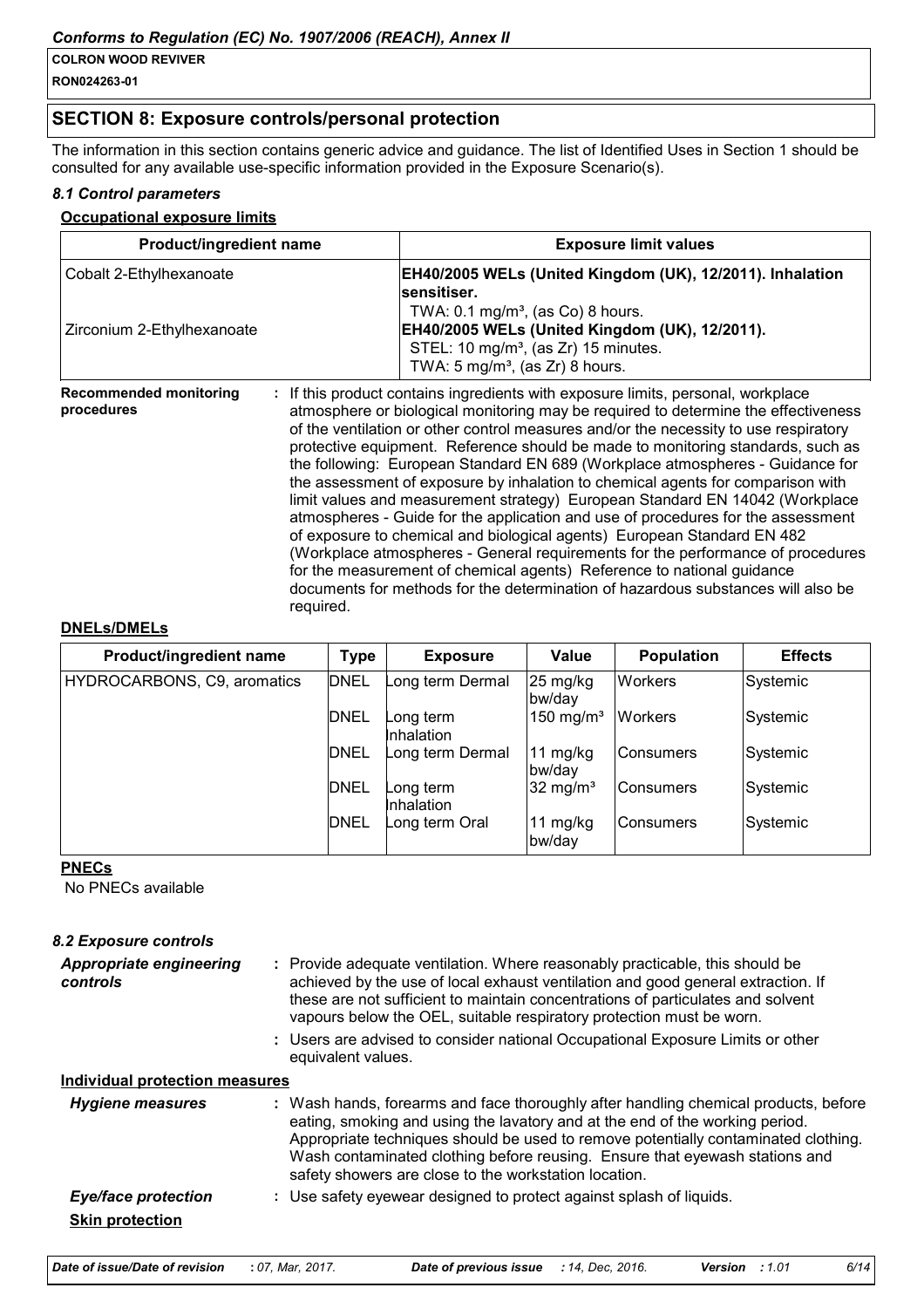**RON024263-01**

#### **SECTION 8: Exposure controls/personal protection**

| <b>Hand protection</b>                    | : Wear suitable gloves tested to EN374.                                                                                                                                                                                                                                                                                                                                                                                                                                                                                                                                                                                                                                                                                                                                                                                                                                                                                    |
|-------------------------------------------|----------------------------------------------------------------------------------------------------------------------------------------------------------------------------------------------------------------------------------------------------------------------------------------------------------------------------------------------------------------------------------------------------------------------------------------------------------------------------------------------------------------------------------------------------------------------------------------------------------------------------------------------------------------------------------------------------------------------------------------------------------------------------------------------------------------------------------------------------------------------------------------------------------------------------|
| <b>Gloves</b>                             | : Short term exposure less than 10 minutes Continuous use Nitrile gloves. Hazardous<br>ingredients Section 3 Short term exposure and For more than 4 hours of protection<br>in the presence of Butanone Acetone or Methyl isobutyl ketone use Butyl gloves 0.<br>7mm. For more than 4 hours of protection in the presence of Aromatic solvent<br>Aliphatic solvent. or Mineral oil. use polyvinyl alcohol (PVA) gloves. The<br>recommendation for the type or types of glove to use when handling this product is<br>based on information from the following source: European Solvents Industry Group<br>$(ESIG)$ .                                                                                                                                                                                                                                                                                                        |
|                                           | Long Term Exposure Spill / For prolonged or repeated handling, use PE / PE<br>Laminate gloves > 8 hours (breakthrough time).                                                                                                                                                                                                                                                                                                                                                                                                                                                                                                                                                                                                                                                                                                                                                                                               |
|                                           | There is no one glove material or combination of materials that will give unlimited<br>resistance to any individual or combination of chemicals.<br>The breakthrough time must be greater than the end use time of the product.<br>The instructions and information provided by the glove manufacturer on use,<br>storage, maintenance and replacement must be followed.<br>Gloves should be replaced regularly and if there is any sign of damage to the glove<br>material.<br>Always ensure that gloves are free from defects and that they are stored and used<br>correctly.<br>The performance or effectiveness of the glove may be reduced by physical/chemical<br>damage and poor maintenance.<br>Barrier creams may help to protect the exposed areas of the skin but should not be<br>applied once exposure has occurred.<br>The user must check that the final choice of type of glove selected for handling this |
|                                           | product is the most appropriate and takes into account the particular conditions of<br>use, as included in the user's risk assessment.                                                                                                                                                                                                                                                                                                                                                                                                                                                                                                                                                                                                                                                                                                                                                                                     |
| <b>Body protection</b>                    | : Personnel should wear antistatic clothing made of natural fibres or of high-<br>temperature-resistant synthetic fibres.                                                                                                                                                                                                                                                                                                                                                                                                                                                                                                                                                                                                                                                                                                                                                                                                  |
|                                           | : Personal protective equipment for the body should be selected based on the task<br>being performed and the risks involved and should be approved by a specialist<br>before handling this product. When there is a risk of ignition from static electricity,<br>wear anti-static protective clothing. For the greatest protection from static<br>discharges, clothing should include anti-static overalls, boots and gloves. Refer to<br>European Standard EN 1149 for further information on material and design<br>requirements and test methods.                                                                                                                                                                                                                                                                                                                                                                       |
| <b>Other skin protection</b>              | : Appropriate footwear and any additional skin protection measures should be<br>selected based on the task being performed and the risks involved and should be<br>approved by a specialist before handling this product.                                                                                                                                                                                                                                                                                                                                                                                                                                                                                                                                                                                                                                                                                                  |
| <b>Respiratory protection</b>             | : Use a properly fitted, particulate filter respirator complying with an approved<br>standard if a risk assessment indicates this is necessary. Recommended: A2P2<br>(EN14387). Respirator selection must be based on known or anticipated exposure<br>levels, the hazards of the product and the safe working limits of the selected<br>respirator.                                                                                                                                                                                                                                                                                                                                                                                                                                                                                                                                                                       |
| <b>Environmental exposure</b><br>controls | : Do not allow to enter drains or watercourses.                                                                                                                                                                                                                                                                                                                                                                                                                                                                                                                                                                                                                                                                                                                                                                                                                                                                            |

*Before use of this material please refer to the Exposure Scenario(s) if attached for the specific end use, control measures and additional PPE considerations. The information contained in this safety data sheet does not constitute the user's own assessment of workplace risks, as required by other health and safety legislation. The provisions of the national health and safety at work regulations apply to the use of this product at work.*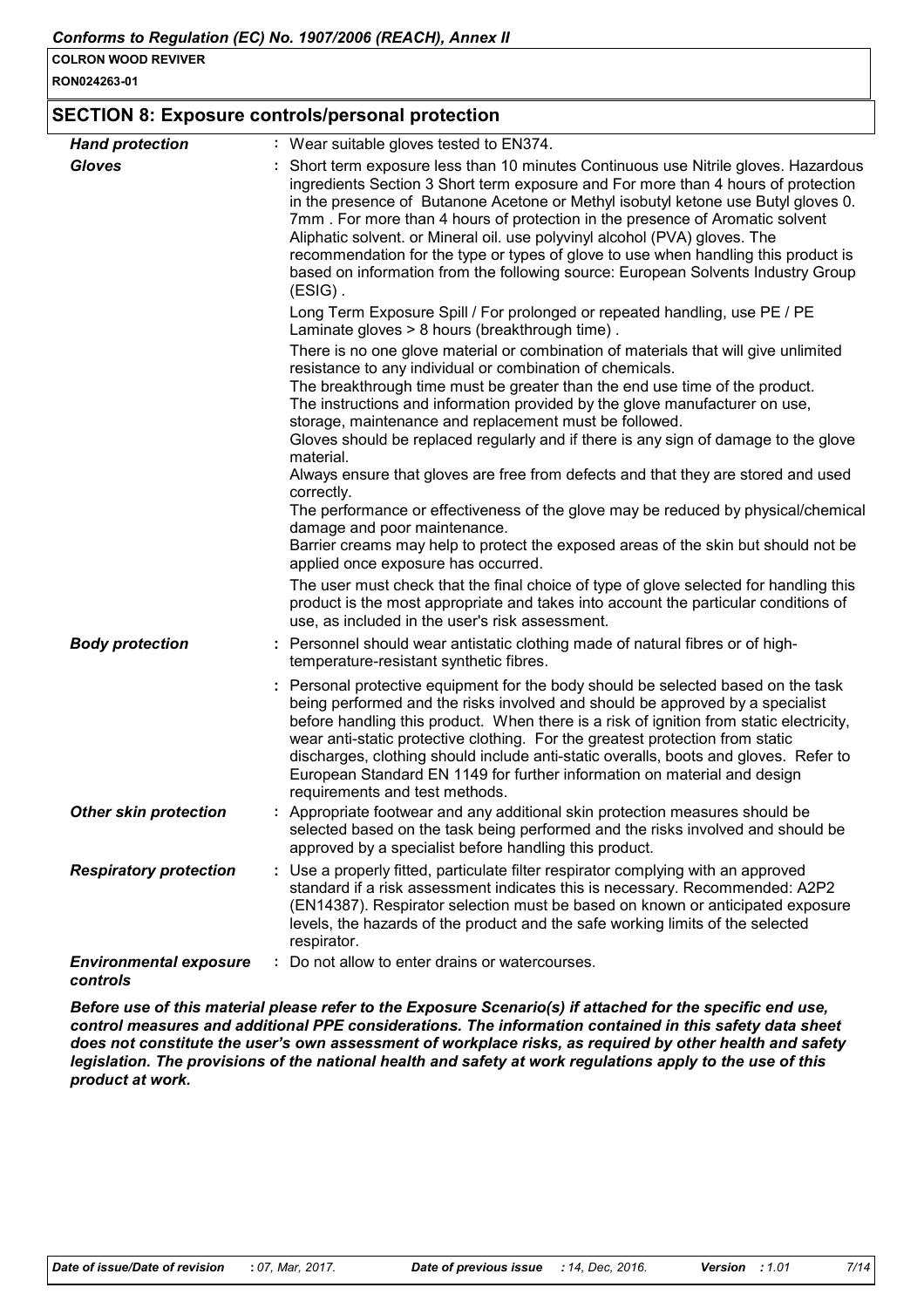#### **COLRON WOOD REVIVER RON024263-01**

# **SECTION 9: Physical and chemical properties**

| 9.1 Information on basic physical and chemical properties |                                                                                              |
|-----------------------------------------------------------|----------------------------------------------------------------------------------------------|
| <b>Appearance</b>                                         |                                                                                              |
| <b>Physical state</b>                                     | : Liquid.                                                                                    |
| <b>Colour</b>                                             | Brownish-red.                                                                                |
| <b>Odour</b>                                              | Hydrocarbon. [Strong]                                                                        |
| <b>Odour threshold</b>                                    | Not relevant/applicable due to nature of the product.                                        |
| рH                                                        | Testing not technically possible.                                                            |
| Melting point/freezing point                              | Not relevant/applicable due to nature of the product.                                        |
| Initial boiling point and<br>boiling range                | : 142 to 210 $^{\circ}$ C                                                                    |
| <b>Flash point</b>                                        | Closed cup: 44°C                                                                             |
| <b>Evaporation rate</b>                                   | Slower than Ether Phase                                                                      |
| <b>Flammability (solid, gas)</b>                          | Not relevant/applicable due to nature of the product.                                        |
| <b>Upper/lower flammability or</b><br>explosive limits    | Lower: 0.7%<br>Upper: 7%                                                                     |
| Vapour pressure                                           | : 0.51 kPa [at 20°C]                                                                         |
| <b>Vapour density</b>                                     | : Not relevant/applicable due to nature of the product.                                      |
| <b>Relative density</b>                                   | : 0.906578273                                                                                |
| Solubility(ies)                                           | Not relevant/applicable due to nature of the product.                                        |
| <b>Solubility in water</b>                                | Not relevant/applicable due to nature of the product.                                        |
| Partition coefficient: n-octanol/<br>water                | Not relevant/applicable due to nature of the product.                                        |
| <b>Auto-ignition temperature</b>                          | : Not Available (Not Tested).                                                                |
| <b>Decomposition temperature</b>                          | Not relevant/applicable due to nature of the product.                                        |
| <b>Viscosity</b>                                          | Kinematic (40 $^{\circ}$ C): <0.205 cm <sup>2</sup> /s                                       |
| <b>Explosive properties</b>                               | Not available.                                                                               |
| <b>Oxidising properties</b>                               | : Under normal conditions of storage and use, hazardous reactions will not occur.            |
| 9.2 Other information                                     |                                                                                              |
| <b>Heat of combustion</b>                                 | : $25.64$ kJ/g                                                                               |
| <b>SECTION 10: Stability and reactivity</b>               |                                                                                              |
| 10.1 Reactivity                                           | : No specific test data related to reactivity available for this product or its ingredients. |
| <b>10.2 Chemical stability</b>                            | : Stable under recommended storage and handling conditions (see Section 7).                  |
| 10.3 Possibility of<br>hazardous reactions                | : Under normal conditions of storage and use, hazardous reactions will not occur.            |

- **10.4 Conditions to avoid** : When exposed to high temperatures may produce hazardous decomposition products.
- : Keep away from the following materials to prevent strong exothermic reactions: oxidising agents, strong alkalis, strong acids. *10.5 Incompatible materials* **:**
- *10.6 Hazardous decomposition products* **:** Decomposition products may include the following materials: carbon monoxide, carbon dioxide, smoke, oxides of nitrogen.

*Refer to Section 7: HANDLING AND STORAGE and Section 8: EXPOSURE CONTROLS/PERSONAL PROTECTION for additional handling information and protection of employees.*

| Date of issue/Date of revision | : 07. Mar. 2017. | <b>Date of previous issue</b> : 14, Dec, 2016. |  | Version : 1.01 | 8/14 |
|--------------------------------|------------------|------------------------------------------------|--|----------------|------|
|--------------------------------|------------------|------------------------------------------------|--|----------------|------|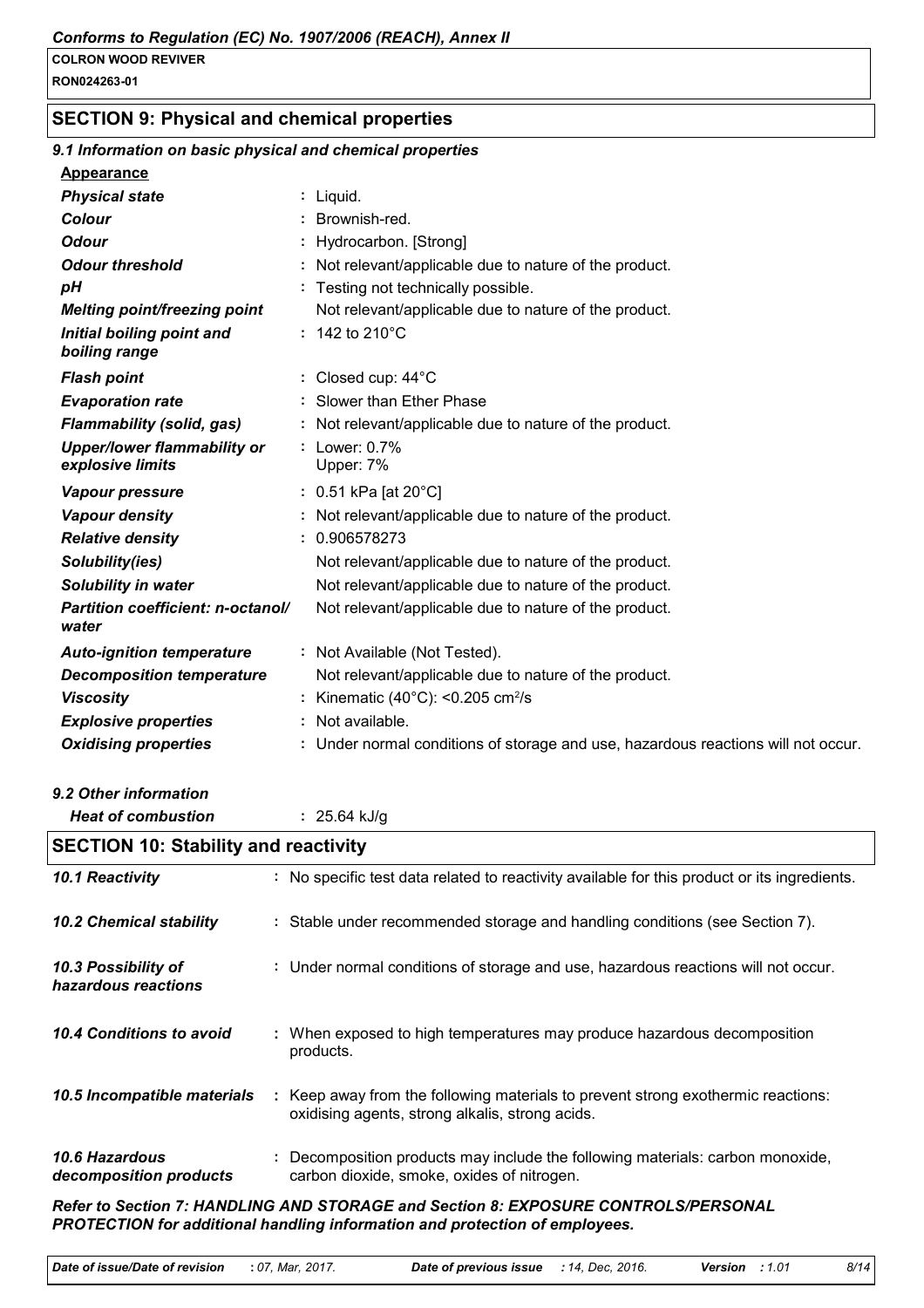**RON024263-01**

# **SECTION 11: Toxicological information**

#### *11.1 Information on toxicological effects*

There are no data available on the mixture itself. The mixture has been assessed following the conventional method of the CLP Regulation (EC) No 1272/2008 and is classified for toxicological properties accordingly. See Sections 2 and 3 for details.

Exposure to component solvent vapour concentrations in excess of the stated occupational exposure limit may result in adverse health effects such as mucous membrane and respiratory system irritation and adverse effects on the kidneys, liver and central nervous system. Symptoms and signs include headache, dizziness, fatigue, muscular weakness, drowsiness and, in extreme cases, loss of consciousness.

Solvents may cause some of the above effects by absorption through the skin. Repeated or prolonged contact with the mixture may cause removal of natural fat from the skin, resulting in non-allergic contact dermatitis and absorption through the skin.

If splashed in the eyes, the liquid may cause irritation and reversible damage.

Ingestion may cause nausea, diarrhea and vomiting.

This takes into account, where known, delayed and immediate effects and also chronic effects of components from short-term and long-term exposure by oral, inhalation and dermal routes of exposure and eye contact.

Contains cobalt bis(2-ethylhexanoate). May produce an allergic reaction.

#### **Acute toxicity**

| <b>Product/ingredient name</b>   | <b>Result</b>            | <b>Species</b> | <b>Dose</b>              | <b>Exposure</b> |
|----------------------------------|--------------------------|----------------|--------------------------|-----------------|
| HYDROCARBONS, C9,<br>I aromatics | LD50 Oral                | Rat            | 8400 mg/kg               |                 |
| Cobalt 2-Ethylhexanoate          | LD50 Dermal<br>LD50 Oral | Rabbit<br>Rat  | $>5$ g/kg<br>$1.22$ g/kg |                 |
| Zirconium 2-Ethylhexanoate       | LD50 Dermal<br>LD50 Oral | Rabbit<br>Rat  | >5 g/kg<br>$>5$ g/kg     |                 |

#### **Acute toxicity estimates**

No data available

#### **Irritation/Corrosion**

| <b>Product/ingredient name</b> | Result               | <b>Species</b> | <b>Score</b> | <b>Exposure</b>                               | <b>Observation</b> |
|--------------------------------|----------------------|----------------|--------------|-----------------------------------------------|--------------------|
| HYDROCARBONS, C9,<br>aromatics | Eves - Mild irritant | Rabbit         |              | <b>24 hours 100 L-</b><br><b>Imicroliters</b> |                    |

#### *Conclusion/Summary* **:** Not available.

#### **Sensitisation**

#### *Conclusion/Summary* **:** Not available.

**Mutagenicity**

No data available

# **Carcinogenicity**

No data available

#### **Reproductive toxicity**

No data available

#### **Teratogenicity**

No data available

#### **Specific target organ toxicity (single exposure)**

| <b>Product/ingredient name</b>                                             | Category   | <b>Route of</b><br>exposure | <b>Target organs</b>                                           |
|----------------------------------------------------------------------------|------------|-----------------------------|----------------------------------------------------------------|
| HYDROCARBONS, C9, aromatics                                                | Category 3 | Not applicable.             | <b>Respiratory tract</b><br>irritation and<br>Narcotic effects |
| Hydrocarbons, C9-C12, n-alkanes, isoalkanes, cyclics,<br>aromatics (2-25%) | Category 3 | Not applicable.             | l Narcotic effects                                             |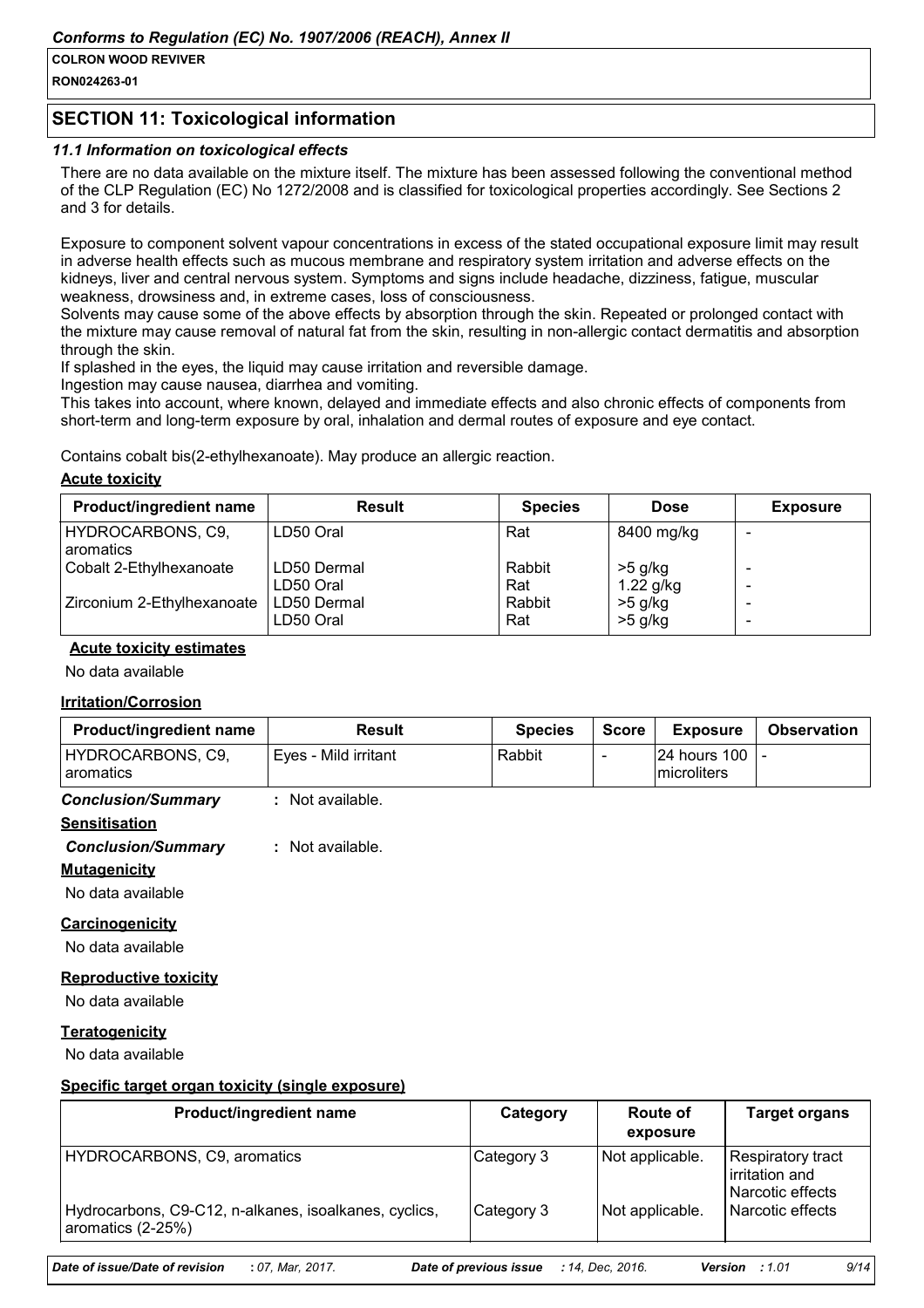**RON024263-01**

# **SECTION 11: Toxicological information**

#### **Specific target organ toxicity (repeated exposure)**

| Hydrocarbons, C9-C12, n-alkanes, isoalkanes, cyclics,<br>aromatics (2-25%) | Category 1 | Not determined | I central nervous<br>system (CNS) |
|----------------------------------------------------------------------------|------------|----------------|-----------------------------------|

#### **Aspiration hazard**

| <b>Product/ingredient name</b>                                                                                    | Result                                                                         |
|-------------------------------------------------------------------------------------------------------------------|--------------------------------------------------------------------------------|
| HYDROCARBONS, C9, aromatics<br>Hydrocarbons, C9-C12, n-alkanes, isoalkanes, cyclics,<br>$\vert$ aromatics (2-25%) | <b>ASPIRATION HAZARD - Category 1</b><br><b>ASPIRATION HAZARD - Category 1</b> |

#### *Other information* **:** : Not available.

## **SECTION 12: Ecological information**

#### *12.1 Toxicity*

There are no data available on the mixture itself. Do not allow to enter drains or watercourses.

Procedure used to derive the classification according to Regulation (EC) No. 1272/2008 [CLP/GHS]. See Sections 2 and 3 for details.

#### *12.2 Persistence and degradability*

*Conclusion/Summary* **:** Not available.

| <b>Product/ingredient name</b>   | <b>Aquatic half-life</b> | <b>Photolysis</b> | Biodegradability |
|----------------------------------|--------------------------|-------------------|------------------|
| HYDROCARBONS, C9,<br>l aromatics |                          |                   | Readily          |

#### *12.3 Bioaccumulative potential*

| Product/ingredient name                               | l LoɑP <sub>∾</sub> | <b>BCF</b>    | <b>Potential</b>     |
|-------------------------------------------------------|---------------------|---------------|----------------------|
| HYDROCARBONS, C9,<br><b>aromatics</b>                 |                     | l10 to 2500   | high                 |
| Cobalt 2-Ethylhexanoate<br>Zirconium 2-Ethylhexanoate | ۰                   | 15600<br>2.96 | high<br><b>I</b> low |

#### *12.4 Mobility in soil*

| <b>Soil/water partition</b><br>coefficient (Koc) | : Not available. |
|--------------------------------------------------|------------------|
| <b>Mobility</b>                                  | : Not available. |

#### *12.5 Results of PBT and vPvB assessment*

- **PBT** : Not applicable.
- *vPvB* **:** Not applicable.
- **12.6 Other adverse effects** : No known significant effects or critical hazards.
	- **:** Avoid dispersal of spilt material and runoff and contact with soil, waterways, drains and sewers.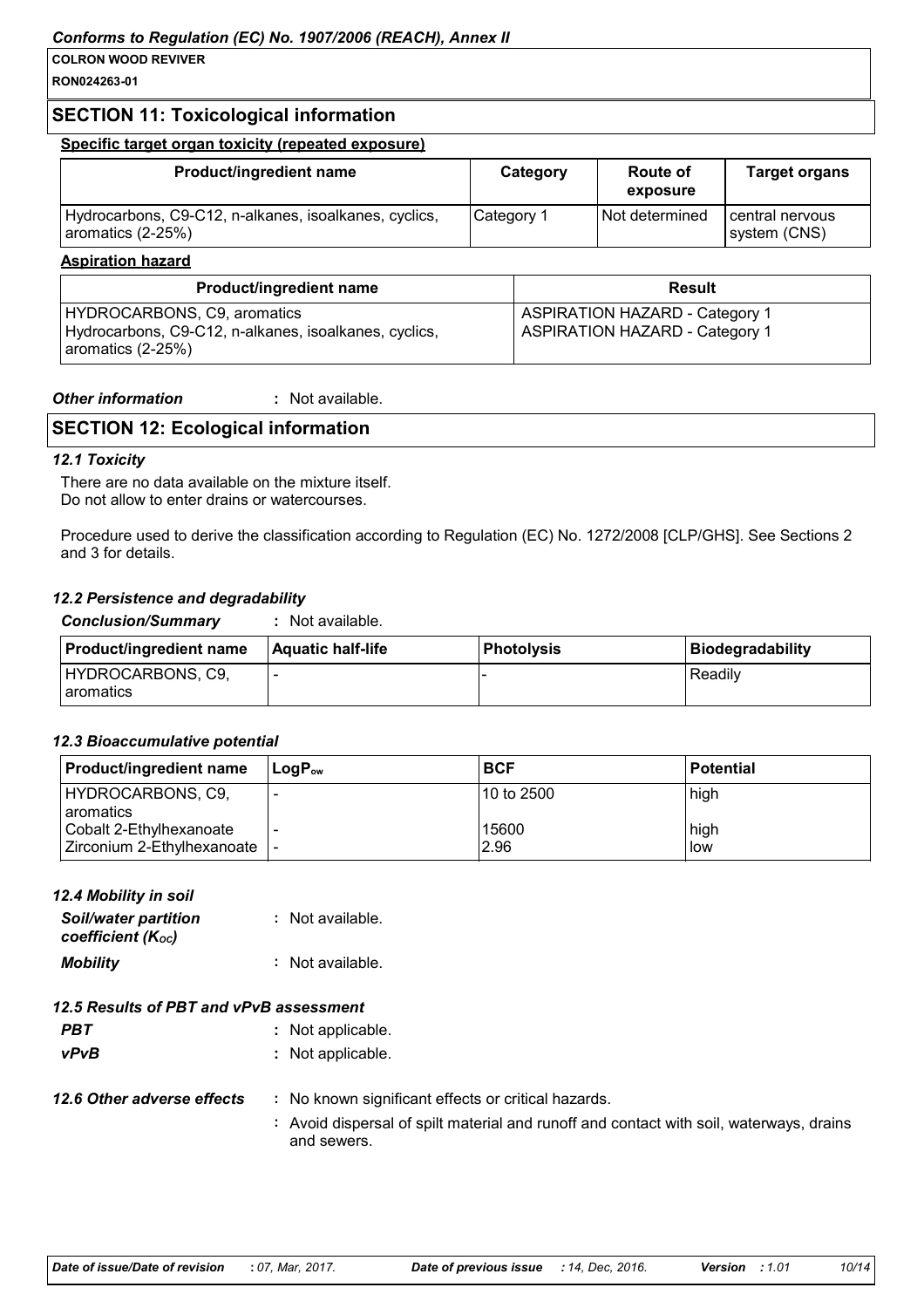**RON024263-01**

# **SECTION 13: Disposal considerations**

#### *13.1 Waste treatment methods*

| <b>Product</b>                    |                                                                                                                                                                                                                                                                                                                                                                                                                                                                                                                                                               |
|-----------------------------------|---------------------------------------------------------------------------------------------------------------------------------------------------------------------------------------------------------------------------------------------------------------------------------------------------------------------------------------------------------------------------------------------------------------------------------------------------------------------------------------------------------------------------------------------------------------|
| <b>Methods of disposal</b>        | : The generation of waste should be avoided or minimised wherever possible.<br>Disposal of this product, solutions and any by-products should at all times comply<br>with the requirements of environmental protection and waste disposal legislation<br>and any regional local authority requirements. Dispose of surplus and non-<br>recyclable products via a licensed waste disposal contractor. Waste should not be<br>disposed of untreated to the sewer unless fully compliant with the requirements of<br>all authorities with jurisdiction.          |
| <b>Hazardous waste</b>            | : Yes.                                                                                                                                                                                                                                                                                                                                                                                                                                                                                                                                                        |
| European waste<br>catalogue (EWC) | : waste paint and varnish containing organic solvents or other hazardous substances<br>08 01 11*                                                                                                                                                                                                                                                                                                                                                                                                                                                              |
| <b>Disposal considerations</b>    | : Do not allow to enter drains or watercourses.<br>Dispose of according to all federal, state and local applicable regulations.<br>If this product is mixed with other wastes, the original waste product code may no<br>longer apply and the appropriate code should be assigned.<br>For further information, contact your local waste authority.                                                                                                                                                                                                            |
| Packaging                         |                                                                                                                                                                                                                                                                                                                                                                                                                                                                                                                                                               |
| <b>Methods of disposal</b>        | : The generation of waste should be avoided or minimised wherever possible. Waste<br>packaging should be recycled. Incineration or landfill should only be considered<br>when recycling is not feasible.                                                                                                                                                                                                                                                                                                                                                      |
| <b>Disposal considerations</b>    | : Using information provided in this safety data sheet, advice should be obtained from<br>the relevant waste authority on the classification of empty containers. Empty<br>containers must be scrapped or reconditioned. Dispose of containers contaminated<br>by the product in accordance with local or national legal provisions.                                                                                                                                                                                                                          |
| European waste<br>catalogue (EWC) | : Recycling possible. Ensure packaging is completely empty before recycling.<br>Dispose of uncured residues in the same way as the product itself. Plastic articles<br>15 01 02 - metallic packaging 15 01 04 - mixed packaging 15 01 06. 15 01 10*<br>packaging containing residues of or contaminated by hazardous substances                                                                                                                                                                                                                               |
| <b>Special precautions</b>        | : This material and its container must be disposed of in a safe way. Care should be<br>taken when handling emptied containers that have not been cleaned or rinsed out.<br>Empty containers or liners may retain some product residues. Vapour from product<br>residues may create a highly flammable or explosive atmosphere inside the<br>container. Do not cut, weld or grind used containers unless they have been cleaned<br>thoroughly internally. Avoid dispersal of spilt material and runoff and contact with<br>soil, waterways, drains and sewers. |

# **SECTION 14: Transport information**

|                                                        | <b>ADR/RID</b>                   | <b>IMDG</b>                                | <b>IATA</b>                       |
|--------------------------------------------------------|----------------------------------|--------------------------------------------|-----------------------------------|
| 14.1 UN number                                         | <b>UN1263</b>                    | <b>UN1263</b>                              | <b>UN1263</b>                     |
| 14.2 UN proper<br>shipping name                        | <b>PAINT</b>                     | <b>PAINT</b>                               | <b>PAINT</b>                      |
| 14.3 Transport<br><b>Hazard Class(es)/</b><br>Label(s) | $\mathfrak{B}$<br>$\mathbf{Y}_2$ | 3                                          | 3                                 |
| 14.4 Packing<br>group                                  | III                              | III                                        | $\mathbf{III}$                    |
| 14.5<br><b>Environmental</b><br>hazards                | Yes.                             | No.                                        | No.                               |
| Date of issue/Date of revision                         | : 07, Mar, 2017.                 | Date of previous issue<br>: 14, Dec, 2016. | 11/14<br><b>Version</b><br>: 1.01 |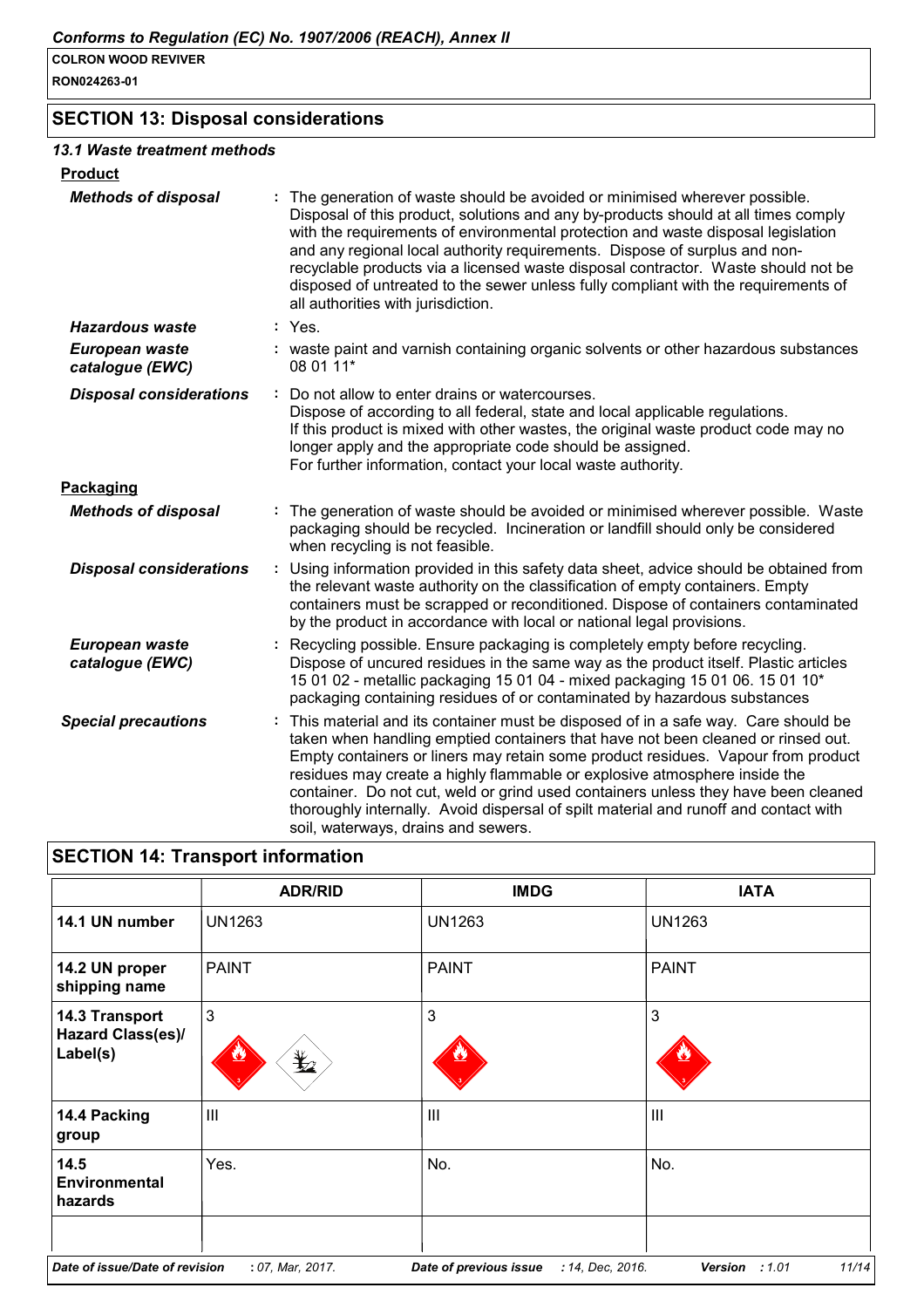#### **COLRON WOOD REVIVER RON024263-01**

### **SECTION 14: Transport information**

| <b>SECTION 14. Hansport Information</b> |                                                                                                                                                                                          |  |                                                                                                                      |
|-----------------------------------------|------------------------------------------------------------------------------------------------------------------------------------------------------------------------------------------|--|----------------------------------------------------------------------------------------------------------------------|
| <b>Additional</b><br>information        | The environmentally<br>hazardous substance mark is<br>not required when transported<br>in sizes of ≤5 L or ≤5 kg.<br><b>Special provisions</b><br>640 (E)<br><b>Tunnel code</b><br>(D/E) |  | The environmentally<br>hazardous substance mark<br>may appear if required by<br>other transportation<br>regulations. |
|                                         |                                                                                                                                                                                          |  |                                                                                                                      |

14.6 Special precautions for : Transport within user's premises: always transport in closed containers that are *user* upright and secure. Ensure that persons transporting the product know what to do in the event of an accident or spillage.

*14.7 Transport in bulk according to Annex II of Marpol and the IBC Code* **:** Not applicable.

*Multi-modal shipping descriptions are provided for informational purposes and do not consider container sizes. The presence of a shipping description for a particular mode of transport (sea, air, etc.), does not indicate that the product is packaged suitably for that mode of transport. All packaging must be reviewed for suitability prior to shipment, and compliance with the applicable regulations is the sole responsibility of the person offering the product for transport. People loading and unloading dangerous goods must be trained on all of the risks deriving from the substances and on all actions in case of emergency situations.*

# **SECTION 15: Regulatory information**

*15.1 Safety, health and environmental regulations/legislation specific for the substance or mixture* **EU Regulation (EC) No. 1907/2006 (REACH)**

Annex XVII - Restrictions : Not applicable. *on the manufacture, placing on the market and use of certain dangerous substances, mixtures and articles*

#### **Other EU regulations**

| <b>Product/ingredient name</b>          | Carcinogenic<br>effects | Mutagenic effects | Developmental<br>l effects       | <b>Fertility effects</b>          |
|-----------------------------------------|-------------------------|-------------------|----------------------------------|-----------------------------------|
| cobalt bis<br>$(2$ -ethylhexanoate)     |                         |                   |                                  | Repr. 2, H361f<br>$ $ (Fertility) |
| 2-ethylhexanoic acid,<br>zirconium salt |                         |                   | Repr. 2, H361d<br>(Unborn child) |                                   |

#### **Seveso Directive**

This product is controlled under the Seveso Directive.

#### **Danger criteria**

| <b>Category</b>                                                                                                                                                                         |
|-----------------------------------------------------------------------------------------------------------------------------------------------------------------------------------------|
| <b>P5c: Flammable liquids 2 and 3 not falling under P5a or P5b</b><br>E2: Hazardous to the aquatic environment - Chronic 2<br>$ 6:$ Flammable $(R10)$<br>9ii: Toxic for the environment |

#### **National regulations**

| <b>Product/ingredient name</b>                 | l List name                          | <b>Name on list</b> | <b>Classification</b> | <b>Notes</b> |
|------------------------------------------------|--------------------------------------|---------------------|-----------------------|--------------|
| cobalt bis(2-ethylhexanoate)   UK Occupational | <b>Exposure Limits EH40</b><br>- WEL | cobalt compounds    | Carc.                 |              |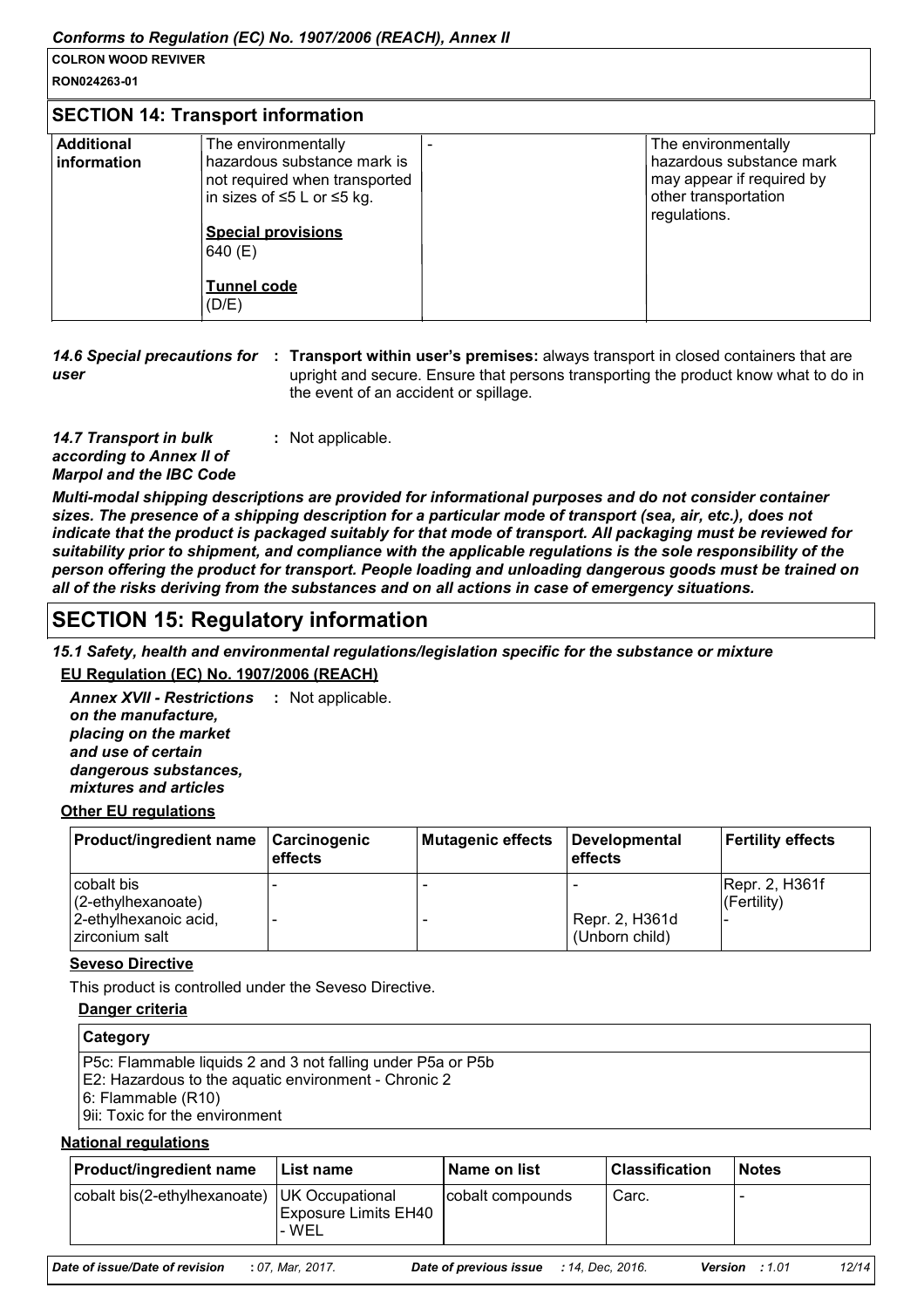**RON024263-01**

# **SECTION 15: Regulatory information**

*15.2 Chemical safety* 

**:** No Chemical Safety Assessment has been carried out.

*assessment*

# **SECTION 16: Other information**

|                                                   | $\triangledown$ Indicates information that has changed from previously issued version.                                                                                                                                                                                                                                                                                                                                                                                                                                                                                                                                                                                                                 |
|---------------------------------------------------|--------------------------------------------------------------------------------------------------------------------------------------------------------------------------------------------------------------------------------------------------------------------------------------------------------------------------------------------------------------------------------------------------------------------------------------------------------------------------------------------------------------------------------------------------------------------------------------------------------------------------------------------------------------------------------------------------------|
| <b>Abbreviations and</b><br>acronyms              | $:$ ATE = Acute Toxicity Estimate<br>CLP = Classification, Labelling and Packaging Regulation [Regulation (EC) No.<br>1272/2008]<br>DMEL = Derived Minimal Effect Level<br>DNEL = Derived No Effect Level<br>EUH statement = CLP-specific Hazard statement<br>PBT = Persistent, Bioaccumulative and Toxic<br>PNEC = Predicted No Effect Concentration<br><b>RRN = REACH Registration Number</b><br>vPvB = Very Persistent and Very Bioaccumulative                                                                                                                                                                                                                                                     |
| Key literature references<br>and sources for data | : Regulation (EC) No. 1272/2008 [CLP]<br>ADR = The European Agreement concerning the International Carriage of<br>Dangerous Goods by Road<br>DPD = Dangerous Preparations Directive [1999/45/EC]<br>DSD = Dangerous Substances Directive [67/548/EEC]<br>IATA = International Air Transport Association<br><b>IMDG = International Maritime Dangerous Goods</b><br>Conforms to Regulation (EC) No. 1907/2006 (REACH), Annex II, as amended by<br>Commission Regulation (EU) 2015/830<br>Directive 2012/18/EU, and relative amendments & additions<br>Directive 2008/98/EC, and relative amendments & additions<br>Directive 2009/161/EU, and relative amendments & additions<br><b>CEPE Guidelines</b> |

#### **Procedure used to derive the classification according to Regulation (EC) No. 1272/2008 [CLP/GHS]**

|                                                                                                                             | <b>Classification</b>                                                                                            | <b>Justification</b>                                                                                                                                                                                                                                                                                                                                                                                                                                                                                                                                                                                                                  |
|-----------------------------------------------------------------------------------------------------------------------------|------------------------------------------------------------------------------------------------------------------|---------------------------------------------------------------------------------------------------------------------------------------------------------------------------------------------------------------------------------------------------------------------------------------------------------------------------------------------------------------------------------------------------------------------------------------------------------------------------------------------------------------------------------------------------------------------------------------------------------------------------------------|
| Flam. Liq. 3, H226<br>STOT SE 3, H335<br>STOT SE 3, H336<br>STOT RE 2, H373<br>Asp. Tox. 1, H304<br>Aquatic Chronic 2, H411 |                                                                                                                  | On basis of test data<br>Calculation method<br>Calculation method<br>Calculation method<br>Calculation method<br>Calculation method                                                                                                                                                                                                                                                                                                                                                                                                                                                                                                   |
| <b>Full text of abbreviated H</b><br>statements                                                                             | : H226<br>H302<br>H304<br>H317<br>H319<br>H335<br>H336<br>H361d<br>H361f<br>H372<br>H373<br>H400<br>H410<br>H411 | Flammable liquid and vapour.<br>Harmful if swallowed.<br>May be fatal if swallowed and enters airways.<br>May cause an allergic skin reaction.<br>Causes serious eye irritation.<br>May cause respiratory irritation.<br>May cause drowsiness or dizziness.<br>Suspected of damaging the unborn child.<br>Suspected of damaging fertility.<br>Causes damage to organs through prolonged or repeated<br>exposure.<br>May cause damage to organs through prolonged or repeated<br>exposure.<br>Very toxic to aquatic life.<br>Very toxic to aquatic life with long lasting effects.<br>Toxic to aquatic life with long lasting effects. |